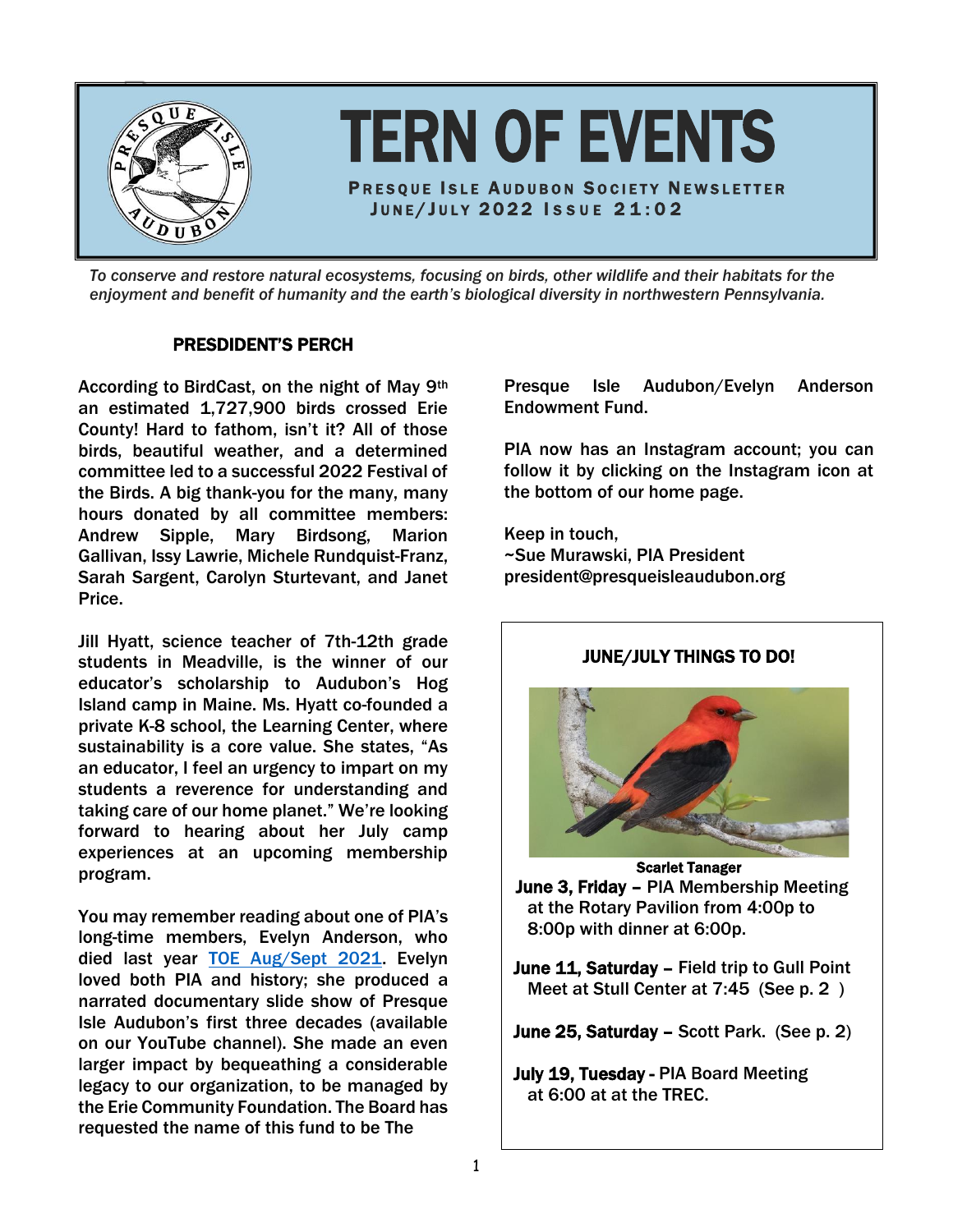# 2021-2022 BOARD OF DIRECTORS



# **Officers**

President Sue Murawski Vice-President Paul Burroughs Secretary **Mary Ann Daniels** Treasurer Julie Dell Retiring President Drew Mortenson

### Board of Trustees

2019-2022 Thomas Frank 2019-2022 TBA 2020-2023 Lisa Danko 2021-2024 TBA 2021-2024 TBA

2020-2023 Dave Gustafson

# Chairs of Standing Committees

Conservation Paul Burroughs Education Andrew Sipple Field Trips Michele Rundquist Franz Membership Ron Intrieri Programs Mary Birdsong Publications Janet Price Publicity TBA Sales & Marketing Jennifer Ferrick Sanctuaries Sue Murawski

> Address. 301 Fermisula<br>Erie, PA 16505 Website: www.presqueisleaudubon.org The *Tern of Events* is published by the Presque Isle Audubon Society, a chapter of the National Audubon Society and a member of Audubon Pennsylvania serving northwestern Pennsylvania including Erie and Crawford counties. Address: 301 Peninsula Dr., Suite 8

### JUNE/JULY PIA BIRDING TRIPS

As always, Presque Isle Audubon hosted field trips are open to the public for people of all ages and skill levels and are free of charge. Unless otherwise specified, any field trips on Presque Isle will meet at the Stull Center parking lot at 7:45AM where we will then carpool to our designated trail. All trips are subject to change depending on trail conditions. Warm and waterproof clothing and shoes are recommended, especially for trips earlier in the schedule. Slip on waterproof boots can come in handy. Bring your binoculars of course, but we will have a few pairs of binoculars available for use if you or someone you bring doesn't have them. If you have a spotting scope, you are welcome to bring it.



June 11th: Gull Point Trail for local songbirds, gulls, possible shorebirds

June 25th: Scott Park Our first trip of the season off the park. We will meet at the parking lot near the northern most baseball field at 7:45 AM and bird the trails for woodpeckers, songbirds, owls, gulls, waterfowl, and waders from the trail that overlooks Presque Isle Bay.

July: No pre-scheduled Birding Field Trips but keep up to date for possible impromptu trips by checking our Facebook page, website, or newsletter.

Contact info@presqueisleaudubon.org with questions or comments.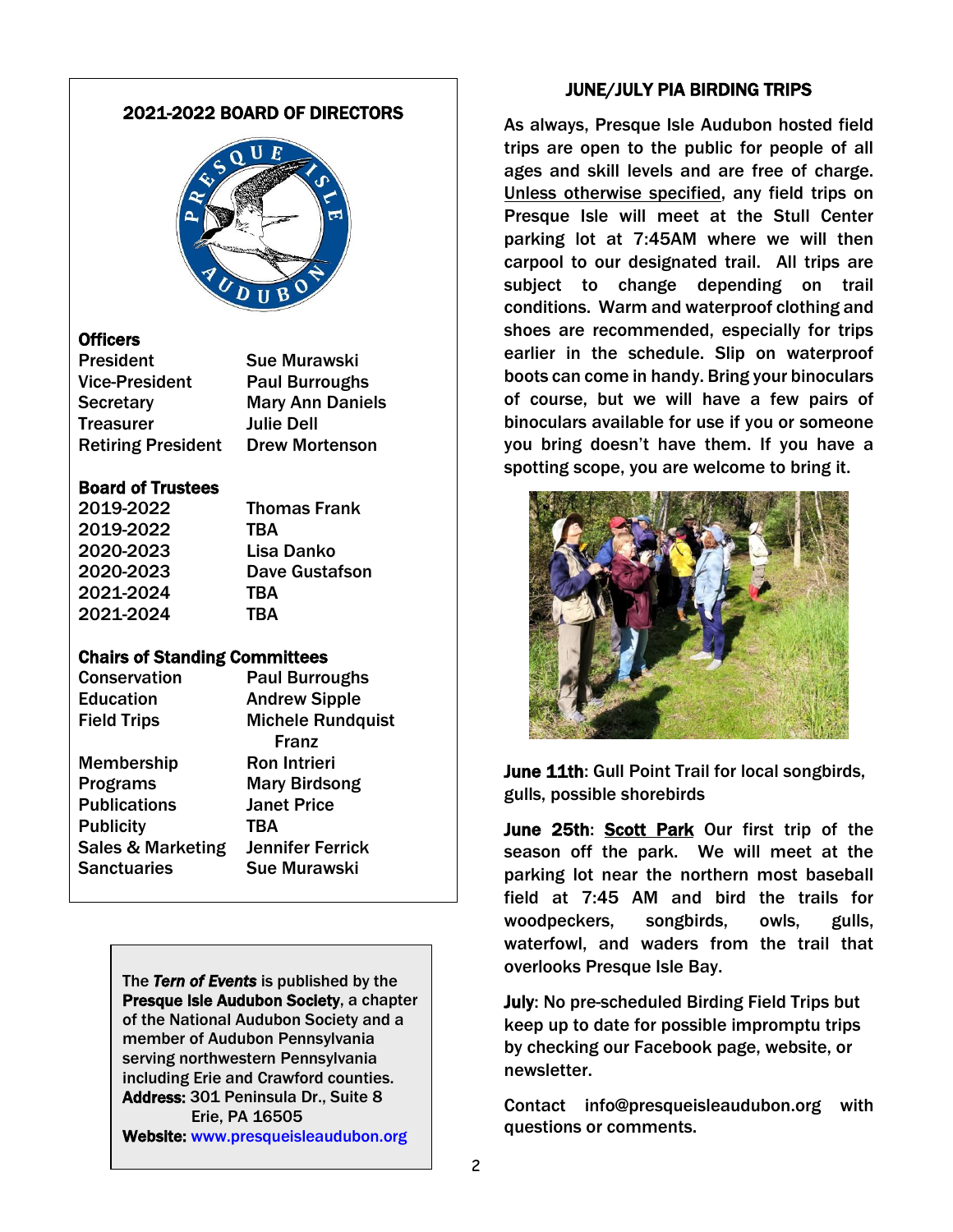# FESTIVAL OF THE BIRDS RETURN TO PRESQUE ISLE

# By Andrew Sipple, Chair of the Festival **Committee**

After two years without being able to plan a bird festival, it was a joy to finally revive this special event this year. Approximately 100 people took part from Friday May 13th through Sunday May 15<sup>th</sup>. Due to uncertainty about COVID-19 during the planning process, the event had to be scaled down in the number of participants compared to previous years. However, this year turned out to be one of the best festivals in the history of the event, with nearly perfect weather, overwhelmingly positive feedback, and an impressive array of birds at the park.

I would like to personally thank the festival committee (below) for all of their hard work in helping to coordinate this event.



Back Row: Janet Price, Julie Dell, Issy Lawrie, Mary Birdsong and Michele Rundquist Franz. Front Row: Andrew Sipple, Katie Fallon (keynote Speaker), Sue Murawski.

The countless volunteers, sponsors, donors, and park staff that helped to make this festival a success are also greaty appreciated.

We were honored to welcome Katie Fallon as our keynote speaker for this year. Interweaving humor with authoritative information, her presentation on the remarkable biology of vultures was as entertaining as it was educational. She is the author of *Vulture: The Private Life of an Unloved Bird*, and *Cerulean Blues: A Personal Search for a Vanishing Songbird*.

We are especially grateful for the support of the Tom Ridge Environmental Center Foundation. Lastly, we were blessed to have top-notch field trip leaders and workshop presenters who shared their passion and expertise with participants. It was such a joy to work with so many wonderful people, and the festival community really felt like a family.

We look forward to the possibility of continuing the festival in future years. Stay tuned this summer and fall, as the committee will be discussing the possibility of holding the event again next year.

# WE REMEMBER JEAN JOYCE



Jean was an active member of Presque Isle Audubon who participated often in birdwatching. She attended the monthly programs and helped with many of the Audubon education programs offered for the public. Birders remembered Jean during the four- hour Saturday field trips led by Jerry McWilliams, trudging through muck, under tree limbs and down trails. This became too much for her so friends worked it out so she could attend a two- hour session! Those birders also recall Jean with the Gadwalls, a waterfowl whose name she could never remember.!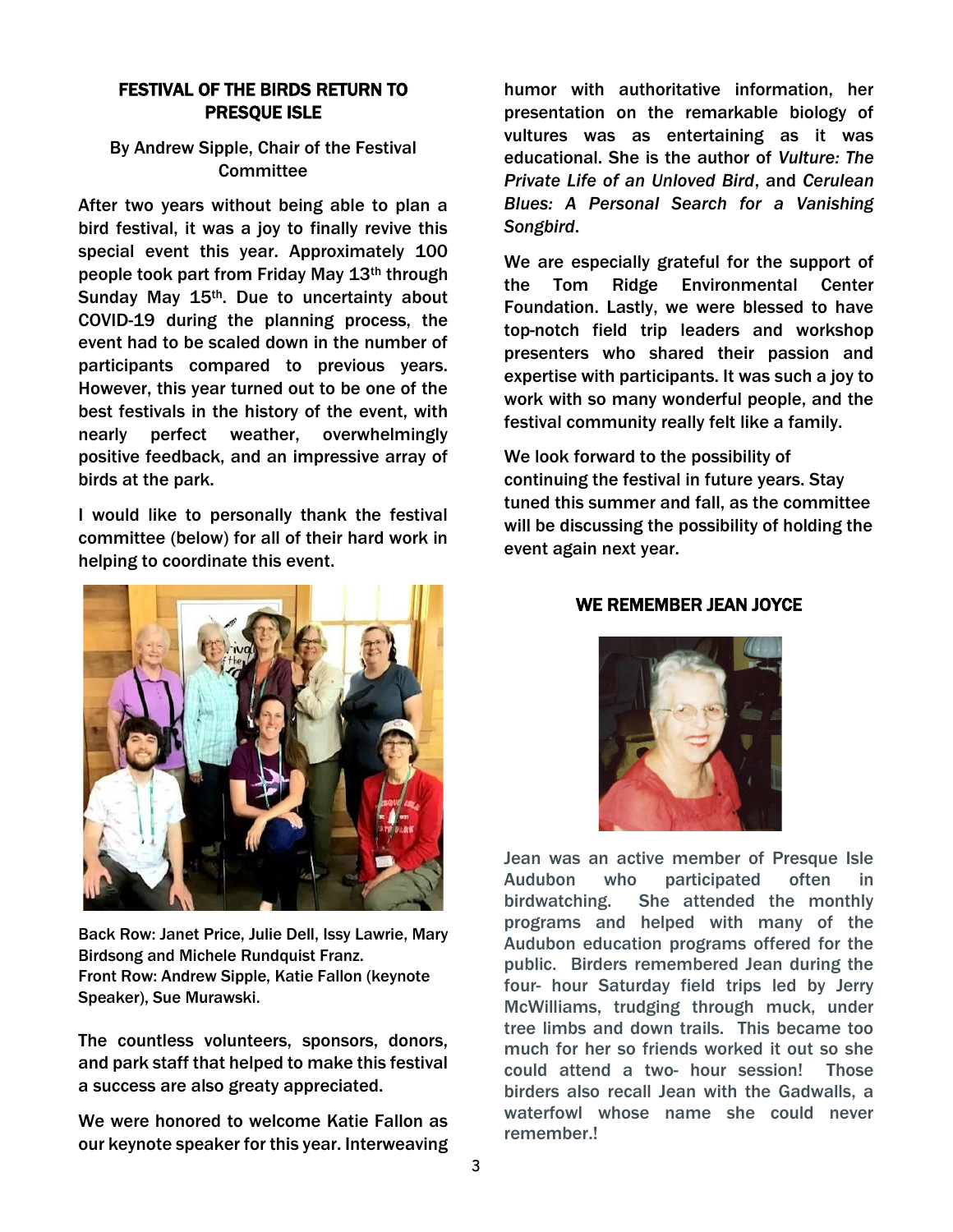# BIRD SIGHTINGS

The following birds of note were reported for April and May 2022 from Presque Isle State Park unless noted otherwise.

Red-necked Grebe—1; April 16; Presque Isle Bay; G.S.

Snowy Plover—1; April 25; Gull Point; M.B.; first April record and fourth county record.



Snowy Plover

Whimbrel—up to 5; May 21; Gull Point; M.B., et al.

White-rumped Sandpiper—1; May 21 & 22; Gull Point; M.B., R.D., resp.

Western Sandpiper-1; April 20; Gull Point; S.M. (See Below)



California Gull—1; April 26; Gull Point; S.M., T.L.; first record for April

Cattle Egret—1; April 24; Duck Pond and Niagara Pond; T.L.

Black Vulture—1; May 21; Erie Bluffs S.P.; S.M.

Glossy Ibis—1; May 2 & 6; Thompson Marsh & Long Pond Trail; D.G. and T.D., resp.(Below)



Golden Eagle—1; May 9; Presque Isle Hawk Watch at the TREC; S.M., J.M. (See Below)



Snowy Owl—1; April 3 to 13; Gull Point; R.D., et al.

Long-eared Owl-1; April 3 to 9; pines; R.D.

Northern Saw-whet Owl—1; April 9; pines; R.D.

Clay-colored Sparrow—1; May 11; Fry's landing; banded by Erie Bird Observatory (fide S.T.) 1; May 21; Erie Bluffs S.P.; S.M.



Clay-colored Sparrow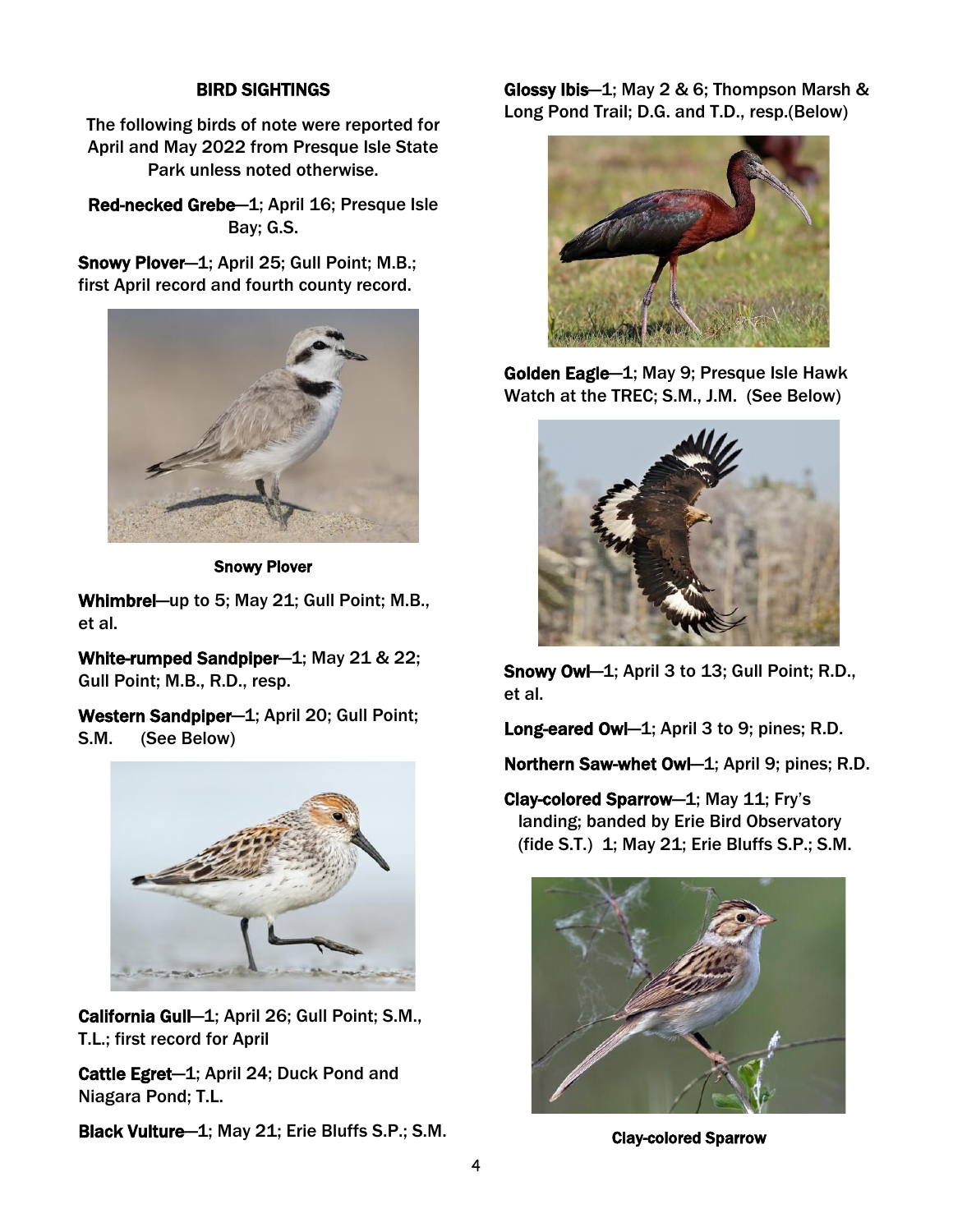# BIRDSIGHTINGS (Cont.)

Fish Crow—1 call recorded; May 15; tree near breakwater 54; S.M. First fully documented record for the county.

Yellow-breasted Chat—1; May 20 & 21; Erie Bluffs S.P.; D.S., S.M., resp. (See Below)



Yellow-headed Blackbird—1 male; April 28; Niagara Pond; J.C.

Bullock's Oriole X Baltimore Oriole—1; May 15; Erie feeder; R.S.

Brewer's Blackbird-1; April 25 to 28; beach 11 parking lot; S.M., R.D., J.M. et al.

Kentucky Warbler—1; May 14; Pine Tree Trail; D.P. (See Below)



Golden-winged Warbler—1; May 13; Fry's landing; R.H. ; May 18 & 20; Fry's landing; S.M.

Prothonotary Warbler—up to 5; May 13+; head of bay nest building in artificial nest boxes; J.H.

Orange-crowned Warbler—1; May 13; near Perry Monument; S.T. 1; May 16; P.I.; S.M. Brewster's Warbler (hybrid: Golden and Bluewinged)  $-1$ ; May 18; Fry's landing; S.M.



Brewster's Warbler

Painted Bunting—1 male; April 11; West 31<sup>st</sup> Street at feeder; R.M., fide B.G. (See Below)



Dickcissel—1; May 14; Fry's landing; A.W.



Dickcissel

Contributors: M.B.-Mary Birdsong, J.C.-John Campbell, T.D.-Tara Dodge, R.D.-Roger Donn, B.G.-Bonnie Ginader, D.G.-Darla Graff, J.H.- Jamie Hill, R.H.-Rob Hodgson, T.L.-Tim Lenz, J.M.-Jerry McWilliams, S.M.-Sam Meigs, R.M.- Rose Miada, D.P.-Donald Pendleton, D.S.-Don Snyder, G.S.-Gavon Svenson, R.S.-Ruth Swaney, S.T.-Shannon Thompson, A.W.-Asher **Whitney** 

~Jerry McWilliams ierrymcw@aol.com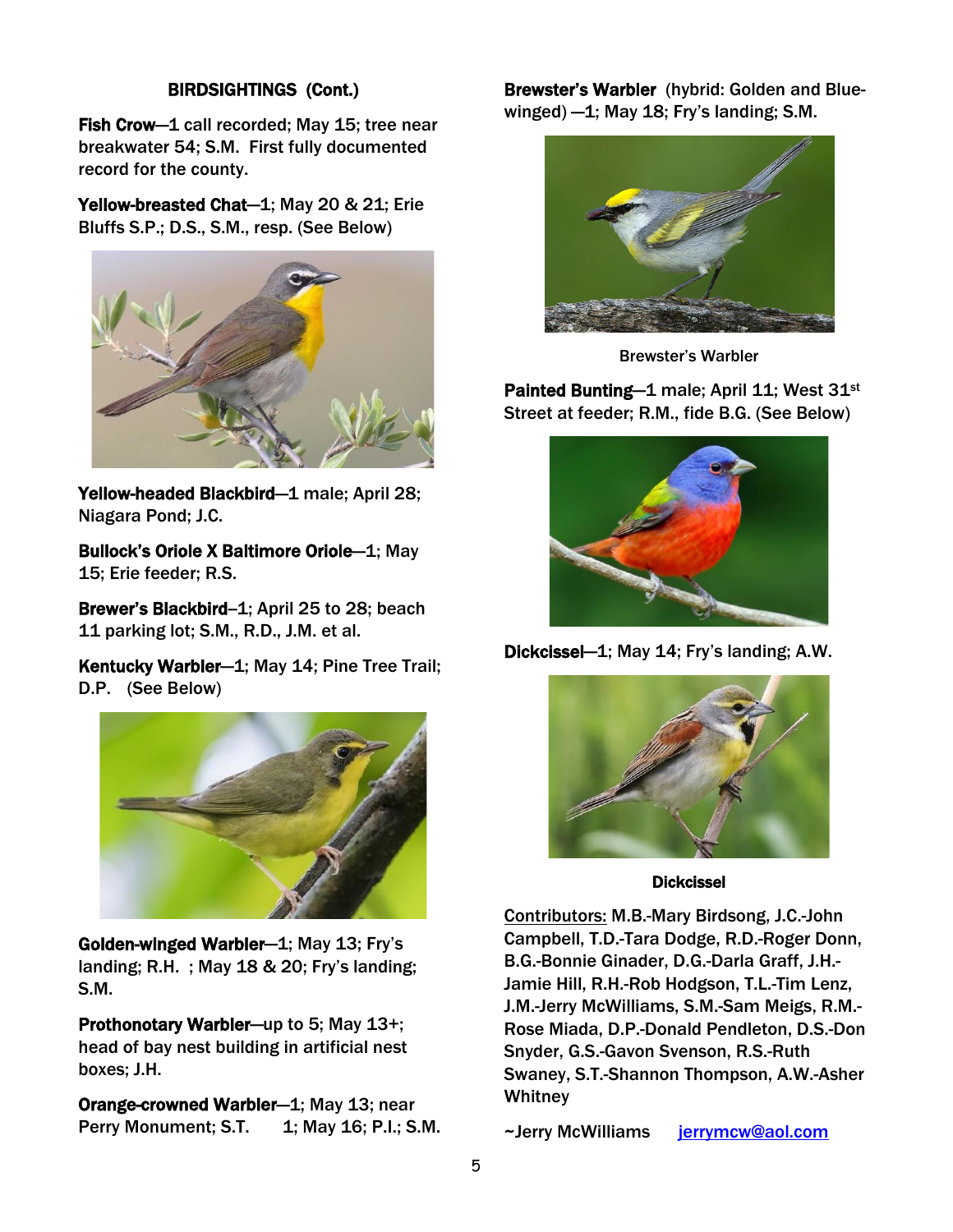# LOCAL STUDENTS DISCOVER THE AMAZING WORLD OF BIRDS THROUGH ART

# by Andrew Sipple, Chair of the Education **Committee**

This spring, Presque Isle Audubon partnered with Sister Pat Lupo at the Inner-City Neighborhood Art House to host a threesession series on the topic of birds for an afterschool program. We had children of various ages participate from around the city. This was a great opportunity to bring the joy of birdwatching to the next generation of environmental stewards.

During the first session, children measured their own wingspans and wingbeats, and compared them to local bird species. They also had the opportunity to connect with avian ambassadors during a special program with Tamarack Wildlife Rehabilitation Center. The second session offered an opportunity for students to express their creativity through watercolor bird paintings. Each child demonstrated outstanding talent and meaningful learning in their work.



For the final session, everyone learned how to use field guides and binoculars, and we hiked around the city to observe urban bird populations.

I would like to thank the amazing staff at the Art House for collaborating with us.

It was an honor to offer this learning experience to the students.



After working with these children, I have immense hope for the future of our planet and the lovely creatures that share it with us.

### SEEKING A NEW WEBMASTER

With regret, the Board accepted the resignation of long-time "Keeper of the Home Page", Toni Kelly, who has agreed to continue on until her replacement is found.

We asked Toni to estimate the time she spends on tasks associated with this position. She noted it varies, from one to two hours per month working on the web site, and the same amount for revising the MailChimp email list. Website tasks include formatting the bimonthly newsletter to send out electronically. Additional time is spent gleaning info from the Tern of Events to put into separate areas on our website, such as the list of field trips, upcoming membership programs, and bird sightings.

This is not a volunteer position; an annual stipend is paid. Please contact us if you are interested in this position, could recommend someone else, or have questions about the position.

Thank you, Toni, for sharing your expertise and style in designing and maintaining our website over many years!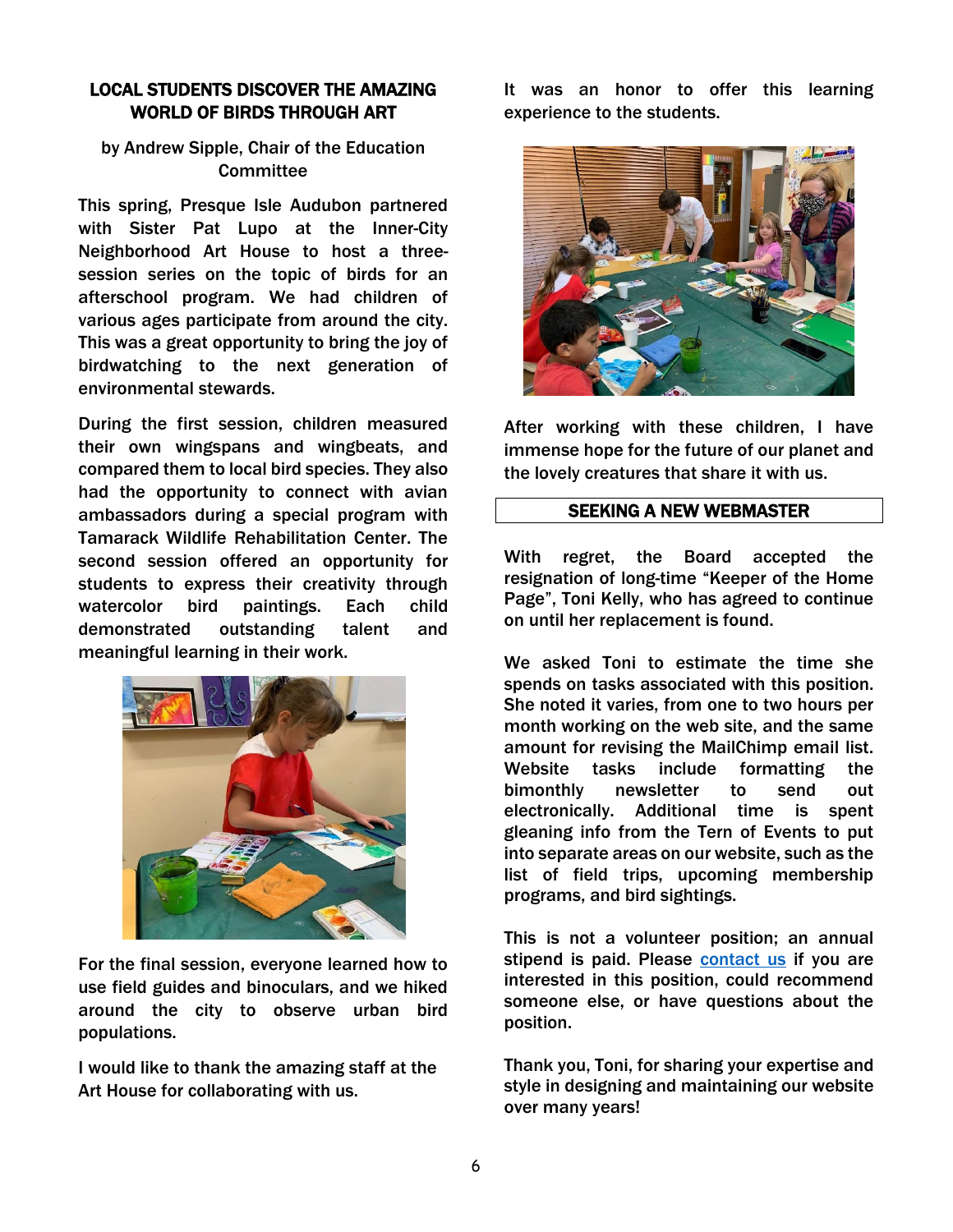# MEMBERSHIP REPORT

We want to welcome all the new members. both National and Chapter only members into the Presque Isle Audubon. When you join National Audubon, you get a free membership to our local chapter, the Presque Isle Audubon. Our newsletter keeps you updated on all of our activities and field trips. The members are:

Erie: Jack & Pat Sims, Ernest Catlin, Joan Hersperger, Patricia Murphy, Ronald Suprynowicz, Michael Brumberger, Christine Decrease, Carolyn Tellers, M. Kirkpatrick, Dotie Hodapp, Rosemary Renner, Rena Wierbinski, Diane Kallor, Carol Bowersox, Michael Whitley, Bonnie Ginader, Matt Martin, Ruth Schumacher, Marie Przepierski, William Mayhew, Max Peaster, Linda Best, Carolyn Sturtevant, Roy Walker, Ken Andersen, Asher Whitney, Carol Thomas, Meg Kessler, Mary Prather, David Wooledge, AnnaMarie Senita, Lyman Cohen, Janet Price, Bonnie Ginader, Sylvia Jarema, Marcia Hall

Albion: Kathleen Monroe

Cambridge Sps: Cynthia Newell

Cochranton: Sue Nageotte

Conneautville: Adam & AnnaLisa Troyer

Cranesville: Carol Ambro

Edinboro: Terry Darcangelo, Karen Renick, Donna Nicholas, Gregory Lessig

Elkridge, MD: Griffith Family

Fairview: Denise Foltz, Joao & Delores Tavares, Darla Graff, Greg Gorniak

Girard: Natalie Sorge, James Baxter, Dottie **Pfeiffer** 

Jamestown: Nick Despo

McKean: Sandra Figueroa, Doris Kroto

Meadville: Mary Kay Radnich, Margaret Bell, Joyce Lynn, Kimberly Boal

North East: Suzanne Mader, Diana Hatfield

Pittsburgh: Dallas DiLeo, Linda DiLeo

Union City: Daniel Rifenberick

Waterford: John Williams

Wexford, Pa: Ed Weller

Any Questions, Just email me.

~Ron Intrieri, Membership Chairman [membership@presqueisleaudubon.org](mailto:membership@presqueisleaudubon.org)

### SAVE THE DATE



Save the Date for Erie Gives! This year Erie Gives is on August 9, 2022. Mark your calendars! Erie Gives is a powerful source of funding for Presque Isle Audubon. We are so appreciative of all our donors!

Presque Isle Audubon Society's newsletter, the *Tern of Events,* is published every other month: February, April, June, August, October and December. The deadline for submissions is the 15th of the month preceding publication. All published material is subject to editing.

Send submissions to Janet Price, editor, via jrplkm@aol.com or 418 E. 36th St., Erie, PA 16504. If you have any questions, call Janet at 814-825-8394.

Printed on recycled paper.